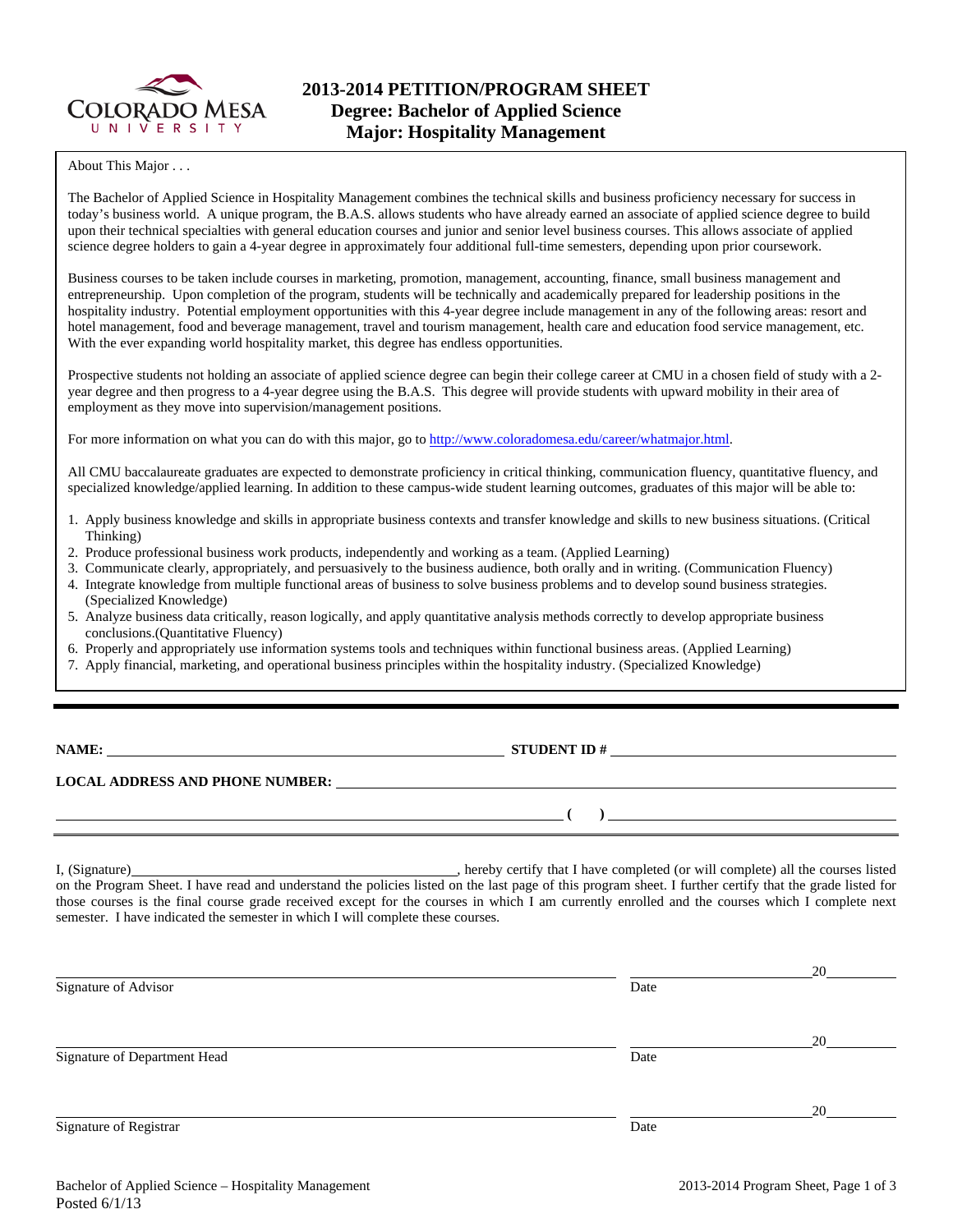## **Students should work closely with a faculty advisor when selecting and scheduling courses prior to registration.**

Degree Requirements:

- 120 semester hours total (A minimum of 28 taken at CMU in no fewer than two semesters).
- 33 upper division credits (A minimum of 15 taken at the 300-400 course levels within the major at CMU).
- 2.00 cumulative GPA or higher in all CMU coursework
- 2.00 cumulative GPA or higher in coursework toward the major content area
- Pre-collegiate courses (usually numbered below 100) cannot be used for graduation.
- A student must follow the CMU graduation requirements either from 1) the program sheet for the major in effect at the time the student officially declares a major; or 2) a program sheet for the major approved for a year subsequent to the year during which the student officially declares the major and is approved for the student by the department head. Because a program may have requirements specific to the degree, the student should check with the faculty advisor for additional criteria. It is the student's responsibility to be aware of, and follow, all requirements for the degree being pursued. Any exceptions or substitutions must be approved by the student's faculty advisor and Department Head.
- When filling out the program sheet a course can be used only once.
- See the "Undergraduate Graduation Requirements" in the catalog for additional graduation information.

**GENERAL EDUCATION REQUIREMENTS** (31 semester hours) See the current catalog for a list of courses that fulfill the requirements below. If a course is on the general education list of options and a requirement for your major, you must use it to fulfill the major requirement and make a different selection within the general education requirement.

| Course No Title |  |  | Sem.hrs Grade Term/Trns |
|-----------------|--|--|-------------------------|
|                 |  |  |                         |

**English** (6 semester hours, must receive a grade of "C" or better and must be completed by the time the student has 60 semester hours.) ENGL 111 English Composition 3 ENGL 112 English Composition 3

**Math:** (3 semester hours, must receive a grade of "C" or better, must be completed by the time the student has 60 semester hours.)

\_\_\_\_\_\_ \_\_\_\_ \_\_\_\_\_\_\_\_\_\_\_\_\_\_\_\_\_\_\_\_\_\_\_\_ \_\_\_\_ \_\_\_\_\_ \_\_\_\_\_\_\_\_

MATH 113 \_\_\_\_\_\_\_\_\_\_\_\_\_\_\_\_\_\_\_\_\_\_\_\_ 4\* \_\_\_\_\_ \_\_\_\_\_\_\_\_ \*3 credits apply to the General Ed requirements and 1 credit applies to

**Humanities** (3 semester hours)

**Social and Behavioral Sciences** (6 semester hours) ECON 201 Principles of Macroeconomics 3 ECON 202 Principles of Microeconomics 3

**Natural Sciences** (7 semester hours, one course must include a lab)

\_\_\_\_\_\_ \_\_\_\_ \_\_\_\_\_\_\_\_\_\_\_\_\_\_\_\_\_\_\_\_\_\_\_\_ \_\_\_\_ \_\_\_\_\_ \_\_\_\_\_\_\_\_

\_\_\_\_\_\_ \_\_\_\_ \_\_\_\_\_\_\_\_\_\_\_\_\_\_\_\_\_\_\_\_\_\_\_\_ \_\_\_\_ \_\_\_\_\_ \_\_\_\_\_\_\_\_

\_\_\_\_\_\_ \_\_\_\_ \_\_\_\_\_\_\_\_\_\_\_\_\_\_\_\_\_\_\_\_\_\_\_\_ \_\_\_\_ \_\_\_\_\_ \_\_\_\_\_\_\_\_  $\_\_$   $\_\_$ 

elective credit

**History** (3 semester hours)

HIST \_\_\_\_ \_\_\_\_\_\_\_\_\_\_\_\_\_\_\_\_\_\_\_\_\_\_\_\_ \_\_\_\_ \_\_\_\_\_ \_\_\_\_\_\_\_\_

**Fine Arts** (3 semester hours)

| <b>OTHER LOWER DIVISION REQUIREMENTS (6 semester hours)</b>                                                                    |  |
|--------------------------------------------------------------------------------------------------------------------------------|--|
| <b>Kinesiology</b> (3 semester hours)<br>Students must take KINE 100, plus two 100-level KINA/HPWE or<br>approved DANC course. |  |
| KINE 100 Health and Wellness<br>$KINA 1 \qquad \qquad \boxed{ \qquad \qquad }$                                                 |  |

\_\_\_\_\_\_ \_\_\_\_ \_\_\_\_\_\_\_\_\_\_\_\_\_\_\_\_\_\_\_\_\_\_\_\_ \_\_\_\_ \_\_\_\_\_ \_\_\_\_\_\_\_\_

Course No Title Sem.hrs Grade Term/Trns

**Applied Studies** (3 semester hours)

## **B.A.S. HOSPITALITY MANAGEMENT MAJOR REQUIREMENTS** (72 semester hours)

| <b>Required Business Courses (36 semester hours)</b> |                                            |   |  |  |  |  |  |
|------------------------------------------------------|--------------------------------------------|---|--|--|--|--|--|
| ACCT 201                                             | Principles of Financial                    |   |  |  |  |  |  |
|                                                      | Accounting                                 | 3 |  |  |  |  |  |
| <b>BUGB 349</b>                                      | Legal Environment of Business 3            |   |  |  |  |  |  |
| <b>CISB 241</b>                                      | Intro to Business Analysis                 | 3 |  |  |  |  |  |
|                                                      | or STAT 200 Probability and Statistics     | 3 |  |  |  |  |  |
| <b>FINA 301</b>                                      | <b>Managerial Finance</b>                  | 3 |  |  |  |  |  |
| <b>MANG 201</b>                                      | Principles of Management                   | 3 |  |  |  |  |  |
| <b>MANG 450</b>                                      | Entrepreneurship                           | 3 |  |  |  |  |  |
| <b>MARK 231</b>                                      | Principles of Marketing                    |   |  |  |  |  |  |
| <b>HMGT 410</b>                                      | <b>Hospitality Facilities Mgt.</b>         | 3 |  |  |  |  |  |
| <b>MANG 371</b>                                      | Human Resource Management 3                |   |  |  |  |  |  |
| <b>MARK 350</b>                                      | <b>Marketing Research</b>                  |   |  |  |  |  |  |
|                                                      | or MANG 341 Quantitative Decision Making 3 |   |  |  |  |  |  |
| or CISB 341                                          | <b>Ouantitative Decision Making</b>        | 3 |  |  |  |  |  |
| <b>HMGT 450</b>                                      | Strategic Hospitality Mkt.                 | 3 |  |  |  |  |  |
|                                                      |                                            |   |  |  |  |  |  |

HMGT 470 Hospitality Management Strategies\*\*

\*\* HMGT 470 requires prerequisites of HMGT 101 and HMGT 102 that are not included above and must be taken by the student if they are not included in the AAS that is transferred into the BAS core.

**3** 

**Bachelor of Applied Science Core** (36 Semester Hours) Specific courses taken will be listed on the next page.

**Electives** (11 semester hours; **9 hours must be Upper Division**.) All college level courses appearing on your final transcript, **not listed above** that will bring your total semester hours to 120 hours. Six hours of MANG 499 in a Hospitality Business are strongly recommended. \*MATH 113 College Algebra 1

|  | <u> 2002 - 2003 - Andrea Andrew Amerikaanse kommunister (h. 2003).</u> |  |  |
|--|------------------------------------------------------------------------|--|--|
|  |                                                                        |  |  |
|  |                                                                        |  |  |
|  |                                                                        |  |  |